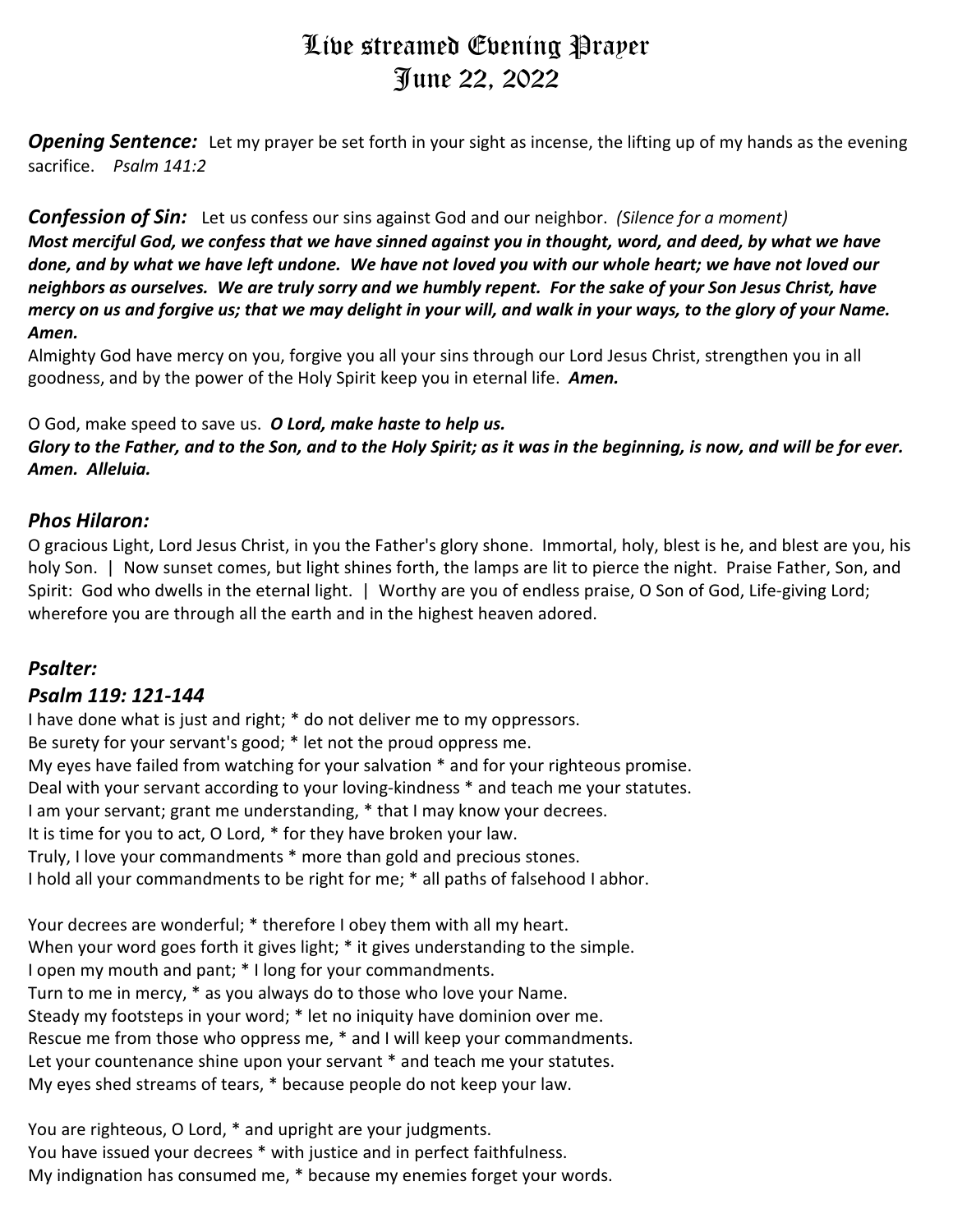Your word has been tested to the uttermost, \* and your servant holds it dear.

I am small and of little account, \* yet I do not forget your commandments.

Your justice is an everlasting justice \* and your law is the truth.

Trouble and distress have come upon me, \* yet your commandments are my delight.

The righteousness of your decrees is everlasting; \* grant me understanding, that I may live.

## *1st Reading: Numbers 16: 36-50*

Then the Lord spoke to Moses, saying: Tell Eleazar son of Aaron the priest to take the censers out of the blaze; then scatter the fire far and wide. For the censers of these sinners have become holy at the cost of their lives. Make them into hammered plates as a covering for the altar, for they presented them before the Lord and they became holy. Thus they shall be a sign to the Israelites. So Eleazar the priest took the bronze censers that had been presented by those who were burned; and they were hammered out as a covering for the altar— a reminder to the Israelites that no outsider, who is not of the descendants of Aaron, shall approach to offer incense before the Lord, so as not to become like Korah and his company—just as the Lord had said to him through Moses. On the next day, however, the whole congregation of the Israelites rebelled against Moses and against Aaron, saying, 'You have killed the people of the Lord.' And when the congregation had assembled against them, Moses and Aaron turned towards the tent of meeting; the cloud had covered it and the glory of the Lord appeared. Then Moses and Aaron came to the front of the tent of meeting, and the Lord spoke to Moses, saying, 'Get away from this congregation, so that I may consume them in a moment.' And they fell on their faces. Moses said to Aaron, 'Take your censer, put fire on it from the altar and lay incense on it, and carry it quickly to the congregation and make atonement for them. For wrath has gone out from the Lord; the plague has begun.' So Aaron took it as Moses had ordered, and ran into the middle of the assembly, where the plague had already begun among the people. He put on the incense, and made atonement for the people. He stood between the dead and the living; and the plague was stopped. Those who died by the plague were fourteen thousand seven hundred, besides those who died in the affair of Korah. When the plague was stopped, Aaron returned to Moses at the entrance of the tent of meeting.

## *Canticle: The Song of Mary - Luke 1: 46-55*

My soul proclaims the greatness of the Lord, my spirit rejoices in God my Savior; \* for he has looked with favor on his lowly servant.

From this day all generations will call me blessed: \* the Almighty has done great things for me, and holy is his Name. He has mercy on those who fear him \* in every generation.

He has shown the strength of his arm, \* he has scattered the proud in their conceit.

He has cast down the mighty from their thrones, \* and has lifted up the lowly.

He has filled the hungry with good things, \* and the rich he has sent away empty.

He has come to the help of his servant Israel, \* for he has remembered his promise of mercy,

the promise he made to our fathers, \* to Abraham and his children for ever.

## *2nd Reading: Matthew 20: 1-16*

Jesus said: 'For the kingdom of heaven is like a landowner who went out early in the morning to hire labourers for his vineyard. After agreeing with the labourers for the usual daily wage, he sent them into his vineyard. When he went out about nine o'clock, he saw others standing idle in the market-place; and he said to them, "You also go into the vineyard, and I will pay you whatever is right." So they went. When he went out again about noon and about three o'clock, he did the same. And about five o'clock he went out and found others standing around; and he said to them, "Why are you standing here idle all day?" They said to him, "Because no one has hired us." He said to them, "You also go into the vineyard." When evening came, the owner of the vineyard said to his manager, "Call the labourers and give them their pay, beginning with the last and then going to the first." When those hired about five o'clock came, each of them received the usual daily wage. Now when the first came, they thought they would receive more; but each of them also received the usual daily wage. And when they received it, they grumbled against the landowner, saying, "These last worked only one hour, and you have made them equal to us who have borne the burden of the day and the scorching heat." But he replied to one of them, "Friend, I am doing you no wrong; did you not agree with me for the usual daily wage? Take what belongs to you and go; I choose to give to this last the same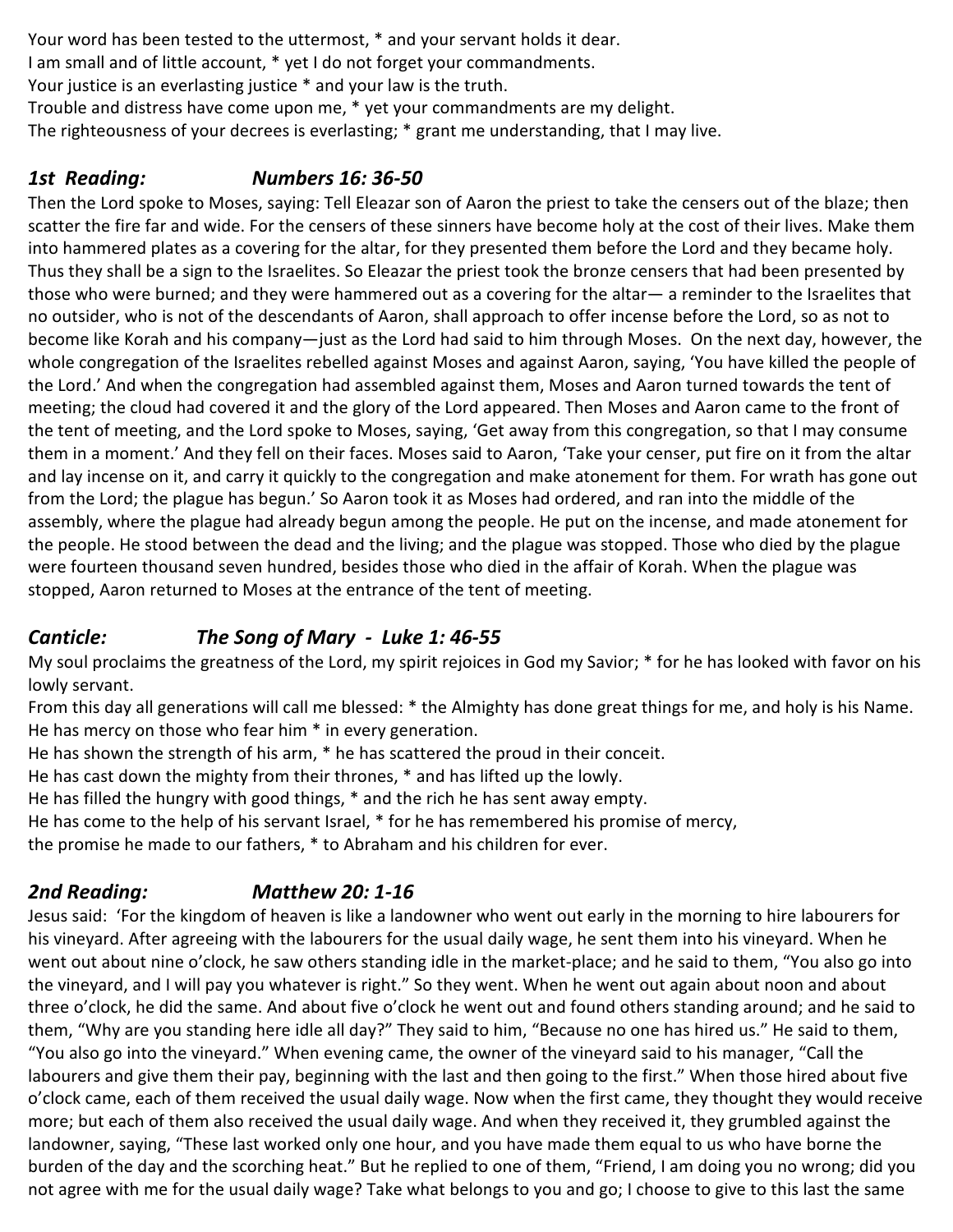as I give to you. Am I not allowed to do what I choose with what belongs to me? Or are you envious because I am generous?" So the last will be first, and the first will be last.'

## *Canticle: The Song of Simeon - Luke 2: 29-32*

Lord, you now have set your servant free \* to go in peace as you have promised; For these eyes of mine have seen the Savior, \* whom you have prepared for all the world to see: A Light to enlighten the nations, \* and the glory of your people Israel.

# *Apostles' Creed:*

I believe in God, the Father almighty, creator of heaven and earth. I believe in Jesus Christ, his only son, our Lord. He was conceived by the power of the Holy Spirit and born of the Virgin Mary. He suffered under Pontius Pilate, was crucified, died, and was buried. He descended to the dead. On the third day he rose again. He ascended into heaven, and is seated at the right hand of the Father. He will come again to judge the living and the dead. I believe in the Holy Spirit, the holy catholic Church, the communion of saints, the forgiveness of sins, the resurrection of the body, and the life everlasting. Amen.

| Officiant | The Lord be with you. |
|-----------|-----------------------|
| People    | And also with you.    |
| Officiant | Let us pray.          |

*Our Father in heaven, hallowed be your Name, your kingdom come, your will be done, on earth as in heaven. Give us today our daily bread. Forgive us our sins as we forgive those who sin against us. Save us from the time of trial, and deliver us from evil. For the kingdom, the power, and the glory are yours, now and for ever. Amen.*

That this evening may be holy, good, and peaceful, **We entreat you, O Lord.** That your holy angels may lead us in paths of peace and goodwill, **We entreat you, O Lord.** That we may be pardoned and forgiven for our sins and offenses, **We entreat you, O Lord.** That there may be peace to your Church and to the whole world, **We entreat you, O Lord.**

That we may depart this life in your faith and fear, and not be condemned before the great judgment seat of Christ, **We entreat you, O Lord.**

That we may be bound together by your Holy Spirit in the communion of all your saints, entrusting one another and all our life to Christ, **We entreat you, O Lord.**

# *Collects:*

*for Protection:* O God, the life of all who live, the light of the faithful, the strength of those who labor, and the repose of the dead: We thank you for the blessings of the day that is past, and humbly ask for your protection through the coming night. Bring us in safety to the morning hours; through him who died and rose again for us, your Son our Savior Jesus Christ. **Amen.**

*for our Parishes:* Almighty and everliving God, ruler of all things in heaven and earth, hear our prayers for these parish families. Strengthen the faithful, arouse the careless, and restore the penitent. Grant us all things necessary for our common life, and bring us all to be of one heart and mind within your holy Church; through Jesus Christ our Lord. **Amen.**

*for Mission:* O God and Father of all, whom the whole heavens adore: Let the whole earth also worship you, all nations obey you, all tongues confess and bless you, and men and women everywhere love you and serve you in peace; through Jesus Christ our Lord. **Amen.**